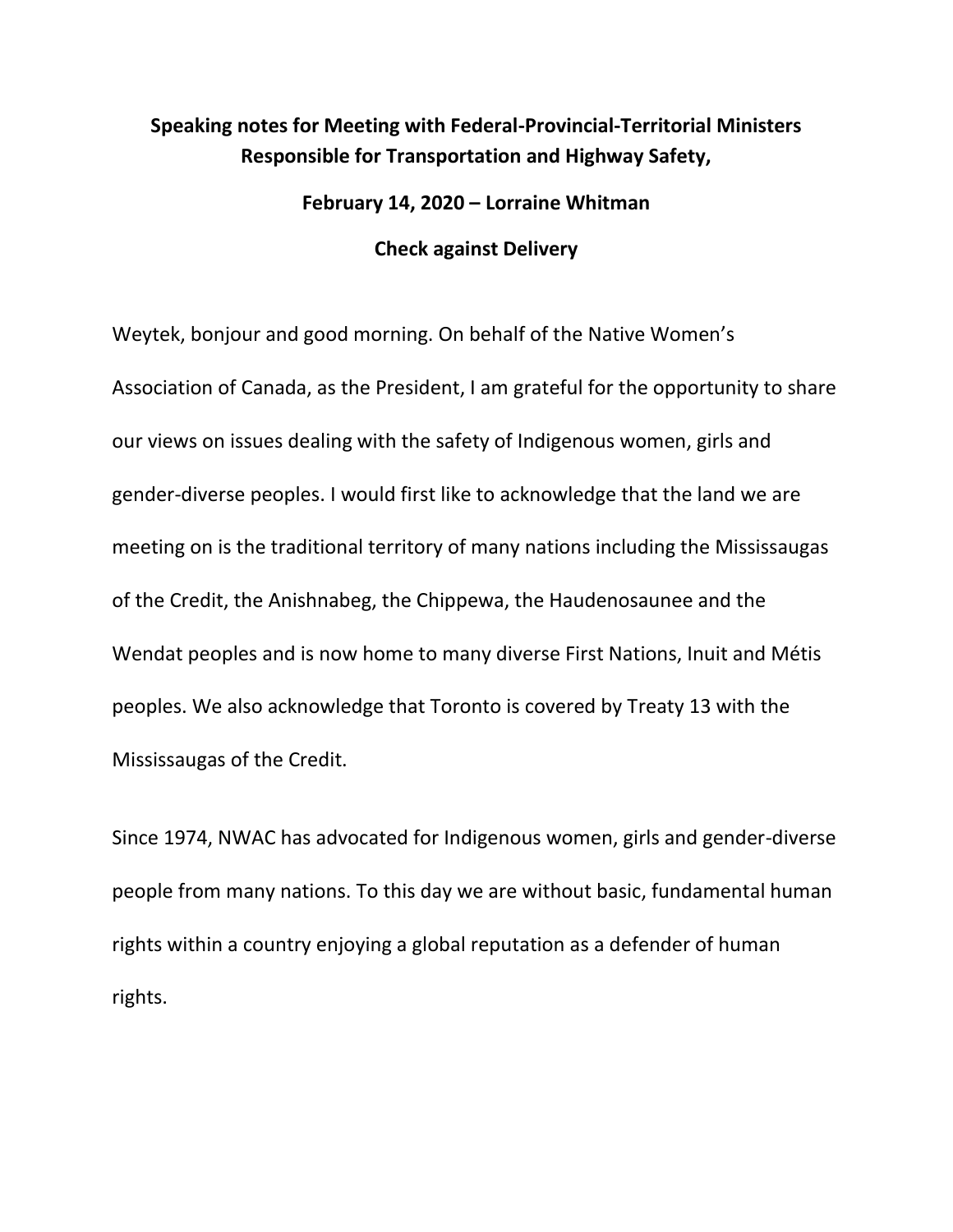Canada's transportation system has been described as the lifeblood of our country that transports our goods and our people within Canada and abroad; however, Canada's transportation system is also a significant contributing factor to the disproportionate issues affecting Indigenous women, girls and genderdiverse people.

 **Issues such as food insecurity** — where Indigenous women and gender-diverse people face barriers accessing affordable food because of the high transportation costs associated with delivering good-quality, affordable food to families living in our northern and remote regions. These costs drive up the price of food to the point where First Nations, Métis and Inuit people have been forced to access a diet of prepackaged, unhealthy foods, which in turn are responsible for the rising rates of obesity and chronic diseases such as diabetes and heart disease.

According to Statistics Canada, 21% of Aboriginal women aged 15 and older lived in households that experienced food insecurity compared to 8% of the nonaboriginal female population.

**Issues such as inaccessible health care** — where Indigenous women and genderdiverse people are forced to travel long hours to seek medical attention on public transit, if public transit is even available. Let me remind you today that the bus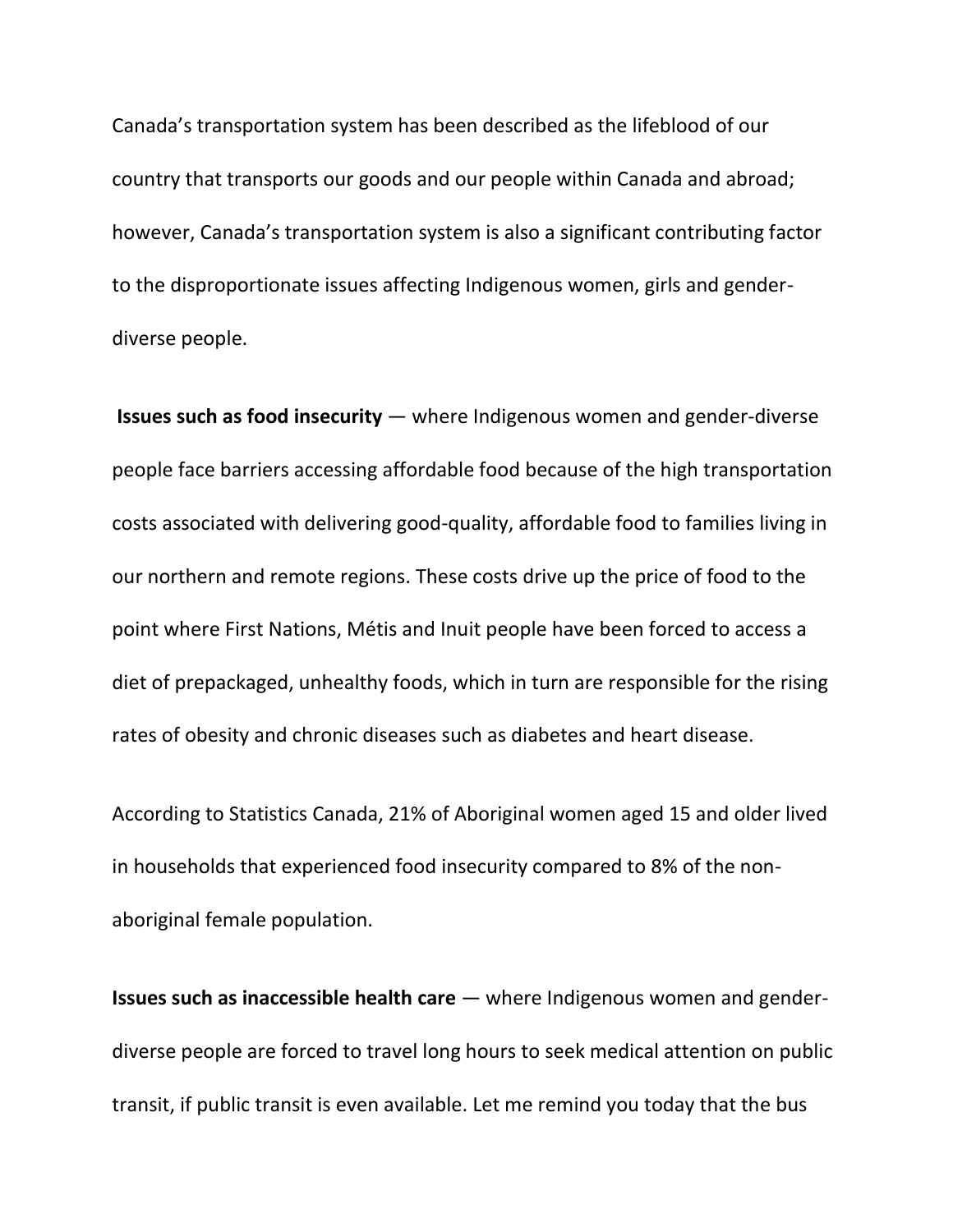company Greyhound announced on July 10, 2018, its intent to cut all services to northern Ontario, Manitoba, Saskatchewan, Alberta and British Columbia. In many of these places, especially in the more remote communities, this bus service was the only means of accessible city-to-city transportation. The service's importance to local residents — especially to Indigenous women, girls and gender diverse people living in rural and remote communities — cannot be understated.

**Issues related to safety and security** — where hitchhiking or walking unsafe highways is often a necessity, but a dangerous one. Being forced to stay in a motel after missing a bus home is dangerous. And we know that human traffickers target and hunt vulnerable Indigenous women and teenage girls on our highways, at bus depots and airports.

## **Access to affordable transportation is critical…**

**- if we are to stop violence against Indigenous women and girls,** 

**- if we are to stop putting Indigenous women girls and gender diverse people in dangerous situations; and**

**- if we are going to assist Indigenous women and girls to escape from domestic violence.**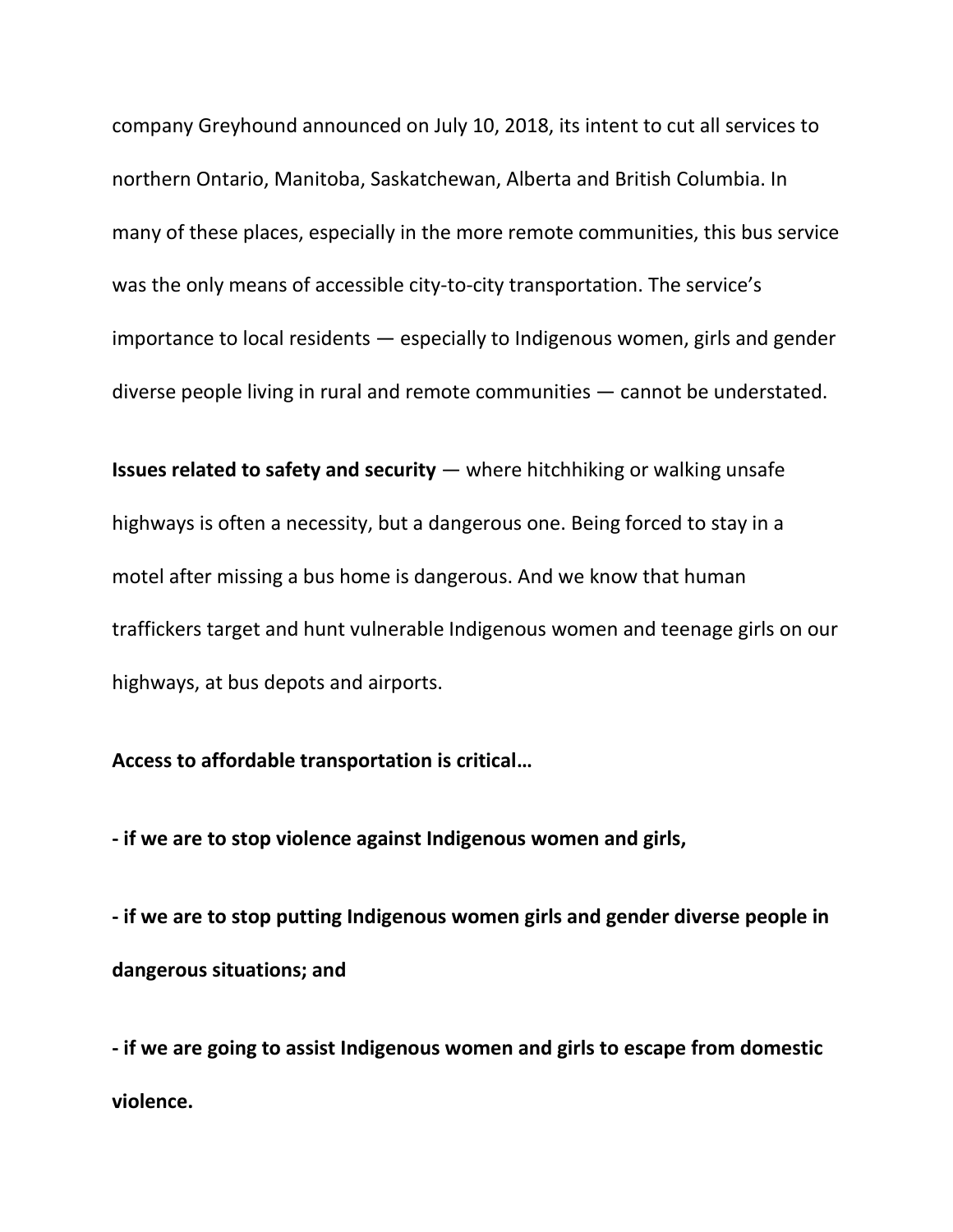Reducing our transportation options — when those options are already limited only adds to what continues to be a major safety crisis for Indigenous women, girls and gender-diverse people.

Let me remind all of you here today that Indigenous women and girls are overrepresented as victims of human trafficking in Canada.

#### PAUSE

As we get set to explore today's important topic around transportation safety, security and the economic opportunities that result from improved infrastructure, I would like to step back and remind everyone here today about the importance paid by the National Inquiry Into Missing and Murdered Indigenous Woman and Girls to the issue of safe and secure transportation networks and services.

Recommendation 4.8 in the Inquiry's final report called on federal and provincial/territorial governments to plan and fund "safe and affordable transit and transportation services and infrastructure" in remote and rural communities. These services must be safe, sufficient and readily available in towns and cities across this country. They must also take into account the lack of commercial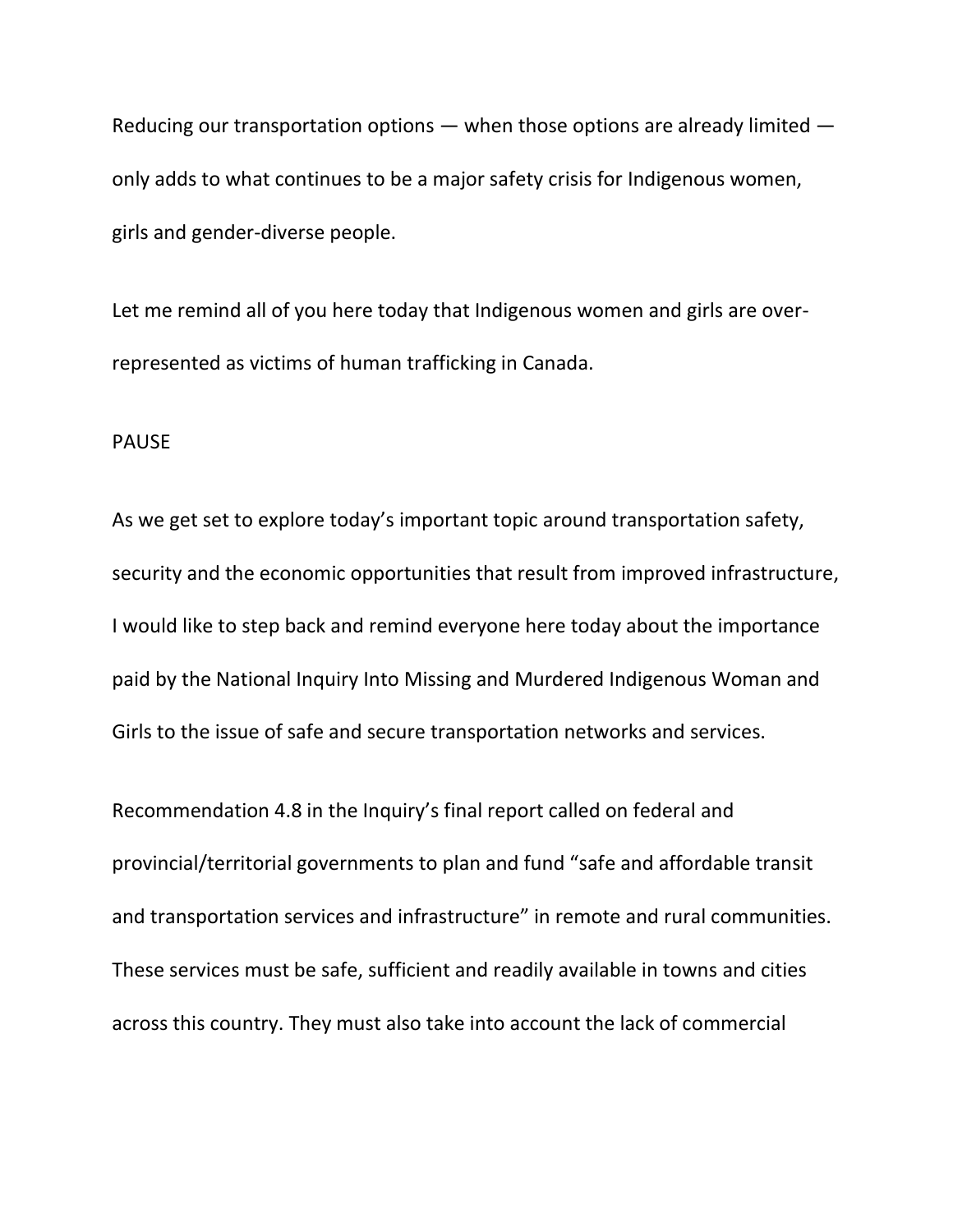transportation available in many of these communities, with particular attention to fly-in, northern and remote communities.

Safe and affordable transportation recommendations go back more than a decade in B.C., home to the Highway of Tears, an unsafe stretch of Highway 16 where approximately 40 women have been murdered or gone missing since 1969. **Most of whom were Indigenous.**

A coalition of Indigenous groups responded by releasing a list of recommendations in 2006, including a proposal for a shuttle-bus service that would connect every community along the highway and "pick up every young woman they encounter walking or hitchhiking" on the way. Today the Highway of Tears is still as unsafe as it ever was for Indigenous women, girls and gender diverse people.

Travelling long distances to attend school, including post-secondary institutions; to access health care and social services; even to buy groceries and goods these are a daily reality for Indigenous people, a fact of life that particularly places Indigenous women, girls and gender-diverse people in danger, **Every-Single- Day.** 

PAUSE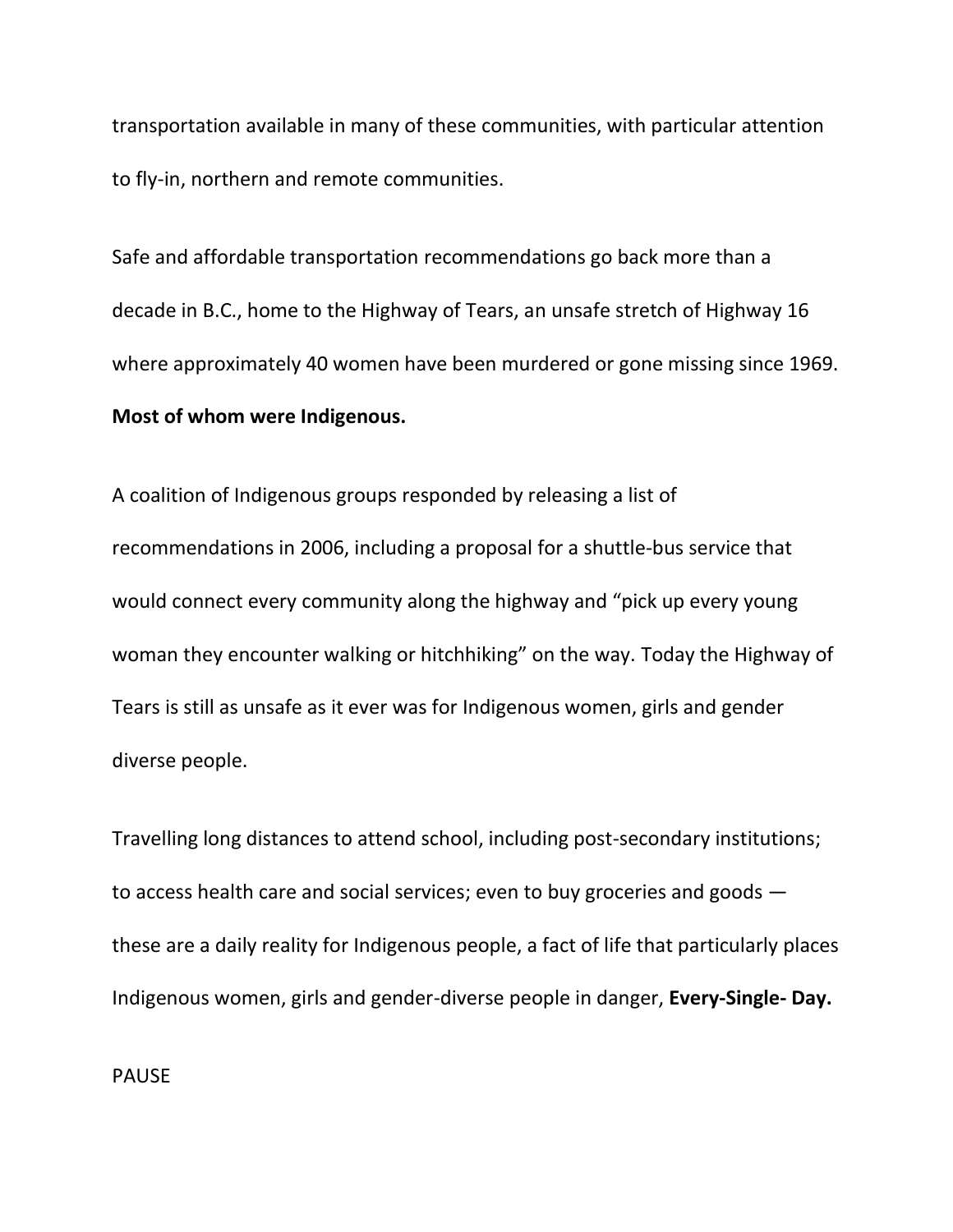Unsafe transportation in and out of communities creates more vulnerability for Indigenous women, girls and gender-diverse people.

This is a key concern for NWAC and the Indigenous women, girls and gender diverse people we represent and support. We must make progress here todaythere is too much at stake not to.

**We have to do more!** 

**We have to do better!** 

**We have to make a difference** so our women, girls and gender diverse people know we care and will do everything in our power to keep them safe.

## PAUSE

The three important priorities that we will be focusing on today —

transportation safety and security;

transportation infrastructure and services; and

economic development and participation in projects.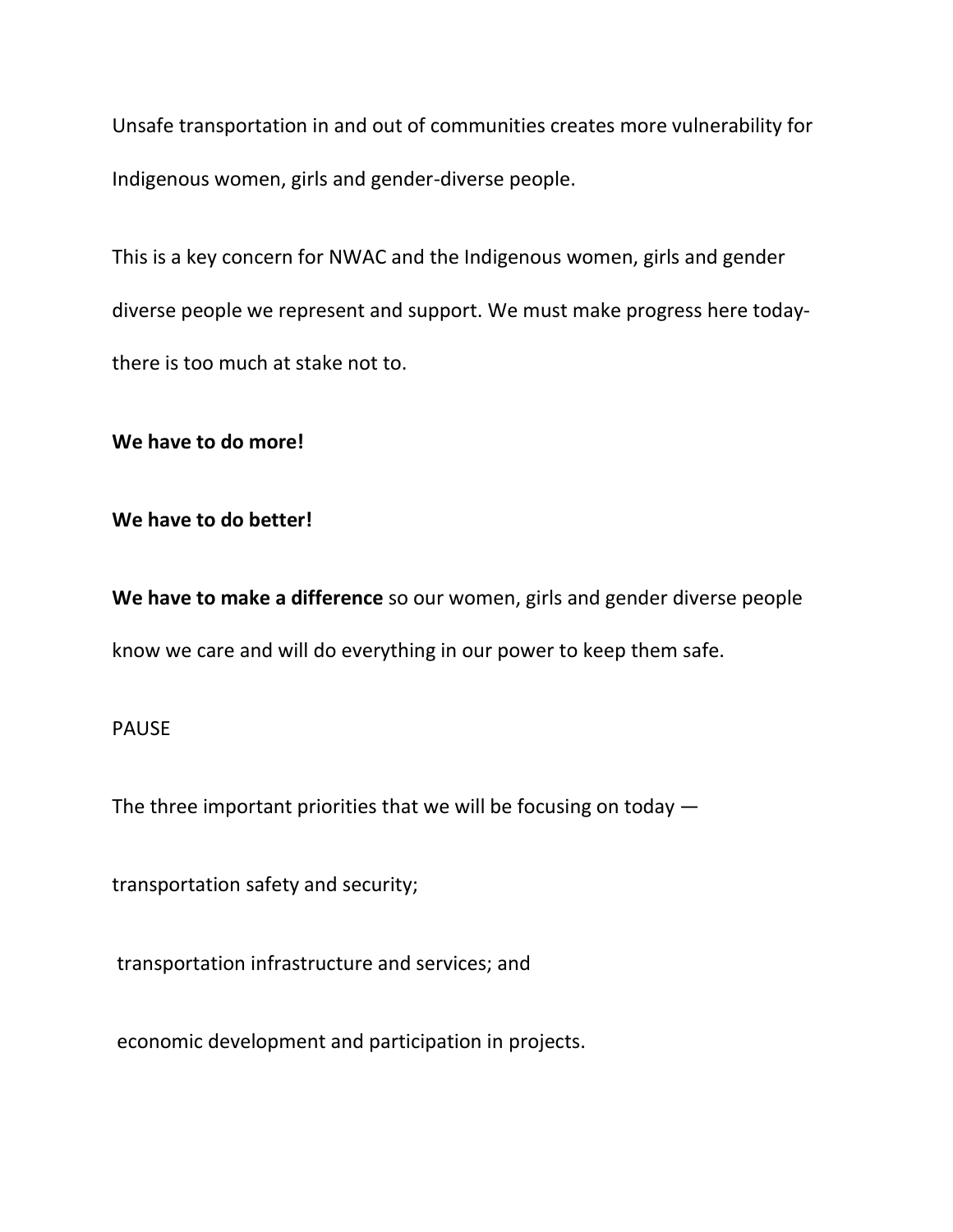These projects are very much interconnected, and our discussions must, out of necessity, recognize how these priorities intersect. For example, transportation safety and security must include a discussion about infrastructure and services. Infrastructure projects create employment opportunities that must involve Indigenous communities especially Indigenous women and gender diverse people.

#### PAUSE

In summary, prioritizing the safety of Indigenous women, girls and gender-diverse people is crucial. Transportation intersects with accessibility, education, poverty, income and employment.

No matter how rural or remote, Indigenous women, girls and gender diverse people have the right to the same access to transportation as the rest of Canada — just think Indigenous women, who make up 2% of Canada's population but represent more than 50% of human trafficking victims.

Safe, secure and reliable transportation is not an option it is a necessity!

## **It's time for new ideas.**